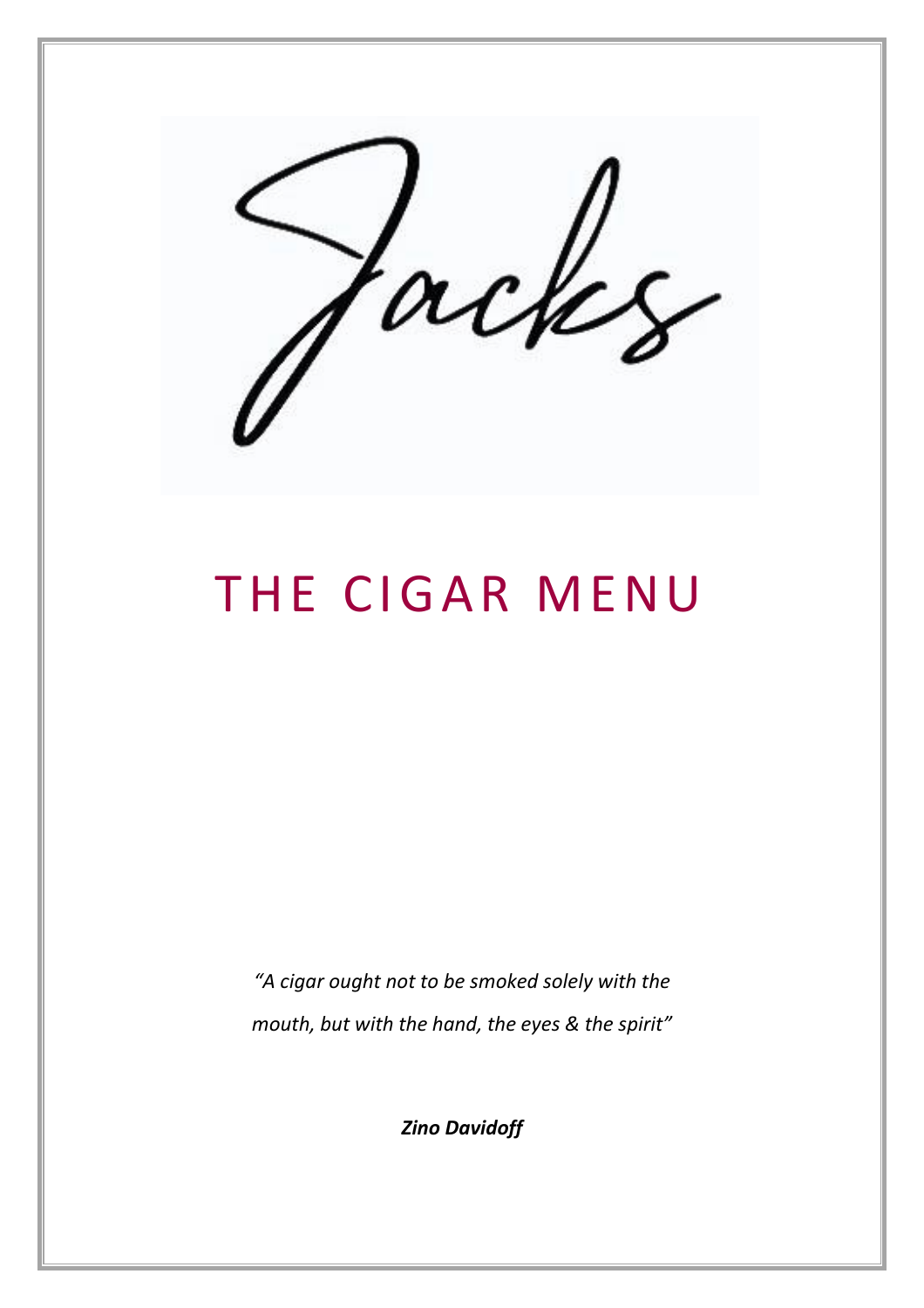# AN INTRODUCTION

## HOW IS A CIGAR DEFINED?

*A cigar can come in all shapes, sizes, strengths, colours, flavours, prices... There are several countries which produce cigars across the world, each with different characteristics. You can think of them like wine, different regions, soils, temperatures, climates all add to the variety in each cigar. To be considered a cigar each one must have the following 3 components.* 



*Wrapper: This is a thin leaf that dresses the exterior of the cigar, this is used more for appearance than taste.*

*Binder: Underneath the wrapper is the binder, this is used for the construction of the cigar and holds it all together.*

*Filler: The main body of the cigar, this is where the majority of the character, aroma, flavour & strength can be found.*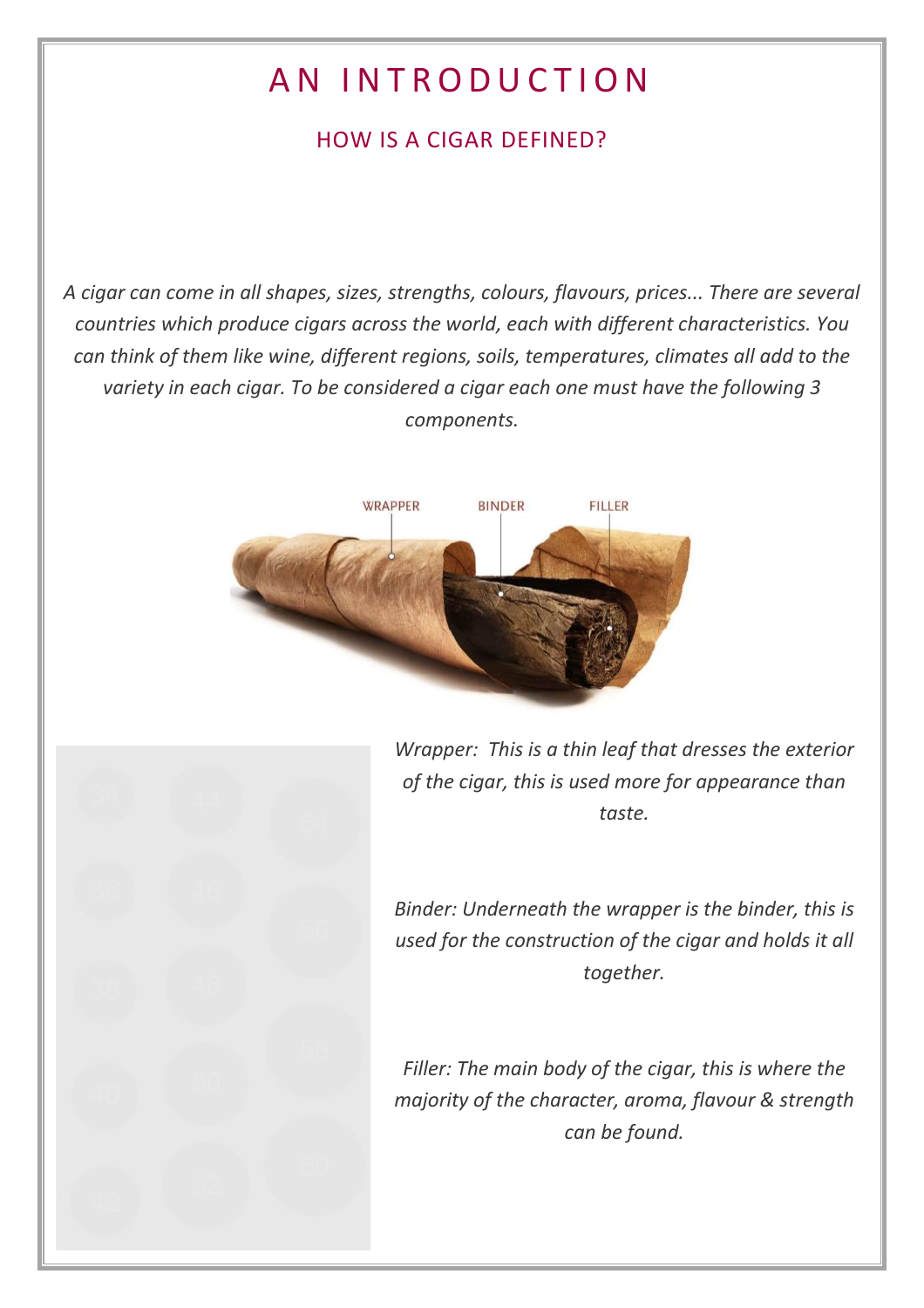### HOW DO I KNOW WHAT TO CHOOSE?

*For Havana (Cuban) cigar brands, we can separate them into 5 tiers regarding their flavour from light to full. For all cigars you can also get a slight indication of how they will smoke as the length & ring gauge can alter the delivery of smoke, temperature the tobacco burns at, flavours on the palate and so on.*

*The ring gauge of a cigar is the size of its diameter, it is expressed in 64ths of an inch, so a 32-gauge ring is 1/2 an inch and so on.*

*In terms of length of cigar they can measure from just 3 1/2 inches (90mm) all the way up to over 9 inches (230mm)!* 

*Here's a few key points to note when finally deciding what cigar you would like...*

*- Heavy Gauge cigars burn slowly and deliver a higher volume of smoke that covers the palate with the full mixture of flavours.*

*- Thinner cigars burn quicker and deliver a more concentrated flavour giving a sharper taste.* 

*- Longer cigars allow the smoke to cool slightly as it travels to the palate.*

| Full                   | Bollvar<br>Cohiba Behike<br>Montecristo Linea 1935<br>Partagás<br>Ramón Allones<br>Saint Luis Rey                                                                            |
|------------------------|------------------------------------------------------------------------------------------------------------------------------------------------------------------------------|
| Medium to full         | Cohiba Linea Clasica<br>Cohiba Maduro 5<br>Cuaba<br>Diplomáticos<br>José L. Piedra<br>Juan López<br>Montecristo<br>Romeo y Julieta Línea de Oro<br>Vegas Robaina<br>Vegueros |
| Medium                 | Cohiba Linea 1492<br>La Flor de Cano<br>La Gloria Cubana<br>Montecristo Open<br>Punch<br>Quintero<br>Romeo y Julieta<br>Sancho Panza<br>Trinidad                             |
| <b>Light to Medium</b> | El Rey del Mundo<br>H. Upmann<br>Por Larrañaga<br>San Cristóbal                                                                                                              |
| Light                  | Fonseca<br>Hoyo de Monterrey<br>Rafael González<br>Quai d'Orsay                                                                                                              |

#### Havana cigar brands by flavour

*- Cigars are tactile products and for some people it is all about the feel in the hand and between the lips. Some smokers will be loyal to a certain style or brand of cigar.*

#### NOW TIME TO SMOKE...DECISIONS, DECISIONS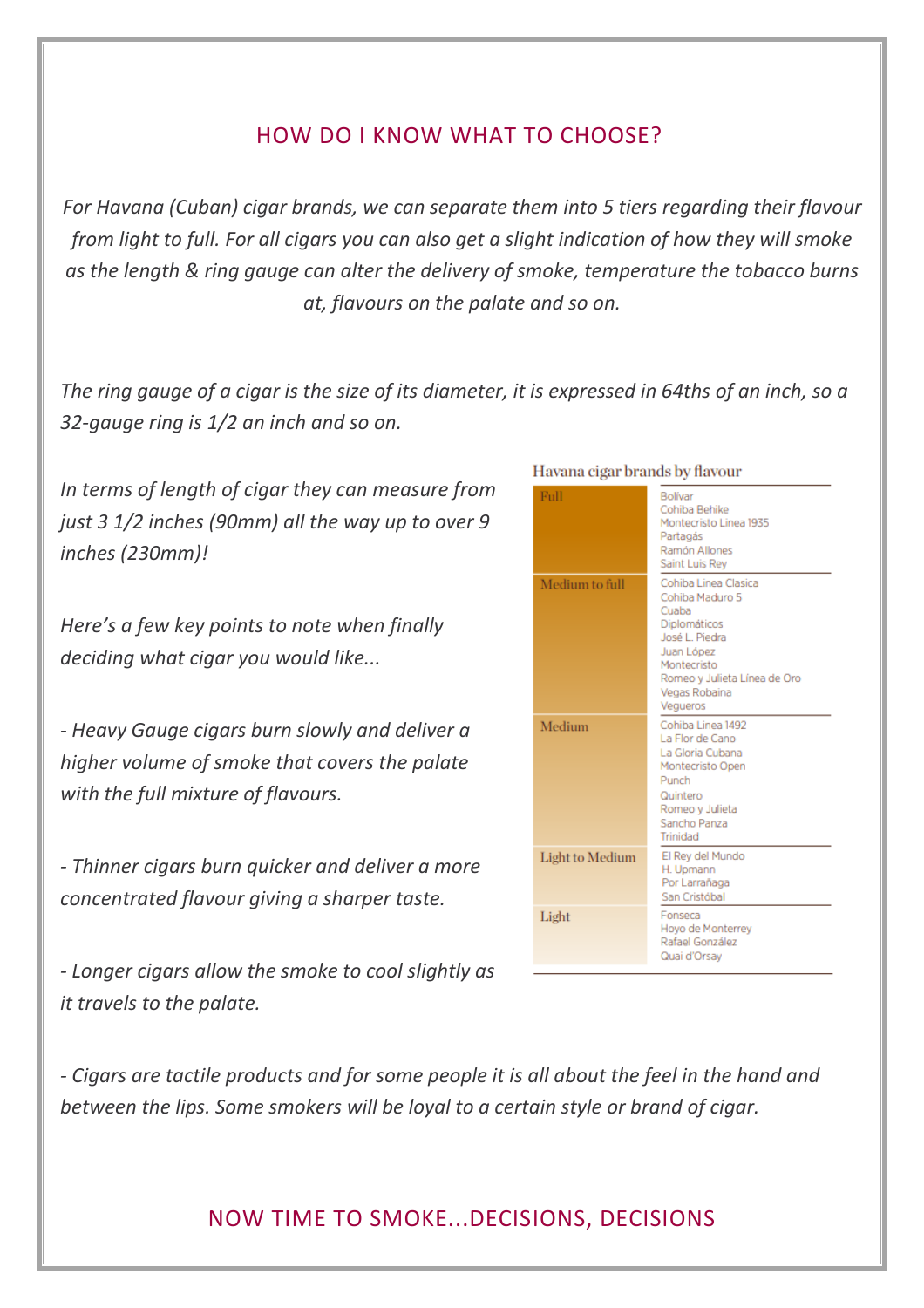

#### H. UPMANN (1844)

*Herman Upmann was a German banker who so loved Cuban cigars that he moved to Havana to set up as both a banker and a cigar producer. Although his bank closed in the early 1920's his cigars live on.*

|               | Gauge Size | Length | Smoke Time | Price |
|---------------|------------|--------|------------|-------|
| Coronas Major | 42         | 51/8   | 30         | £30   |



#### TRINIDAD (1969)

*Named after the 16th Century city on Cuba's south coast, La Santissima Trinidad, which is a UNESCO world heritage site. Launched publicly in 1998, privately presented to visiting dignitaries and diplomats since 1969.*





#### ROMEO Y JULIETA (1875)

*Named after Shakespeare's play that had proved popular when read to the rollers. At one point Romeo y Julieta produced up to 20,000 different bands for its cigars. It is also the brand that made the first cigar named after Sir Winston Churchill.*

|                   | Gauge Size | Length | Smoke Time | Price |
|-------------------|------------|--------|------------|-------|
| <b>Churchill:</b> |            |        |            |       |
| Wide              | 55         | 51/4   | 60         | £42   |
| <b>Short</b>      | 50         | 47/8   | 45         | £32   |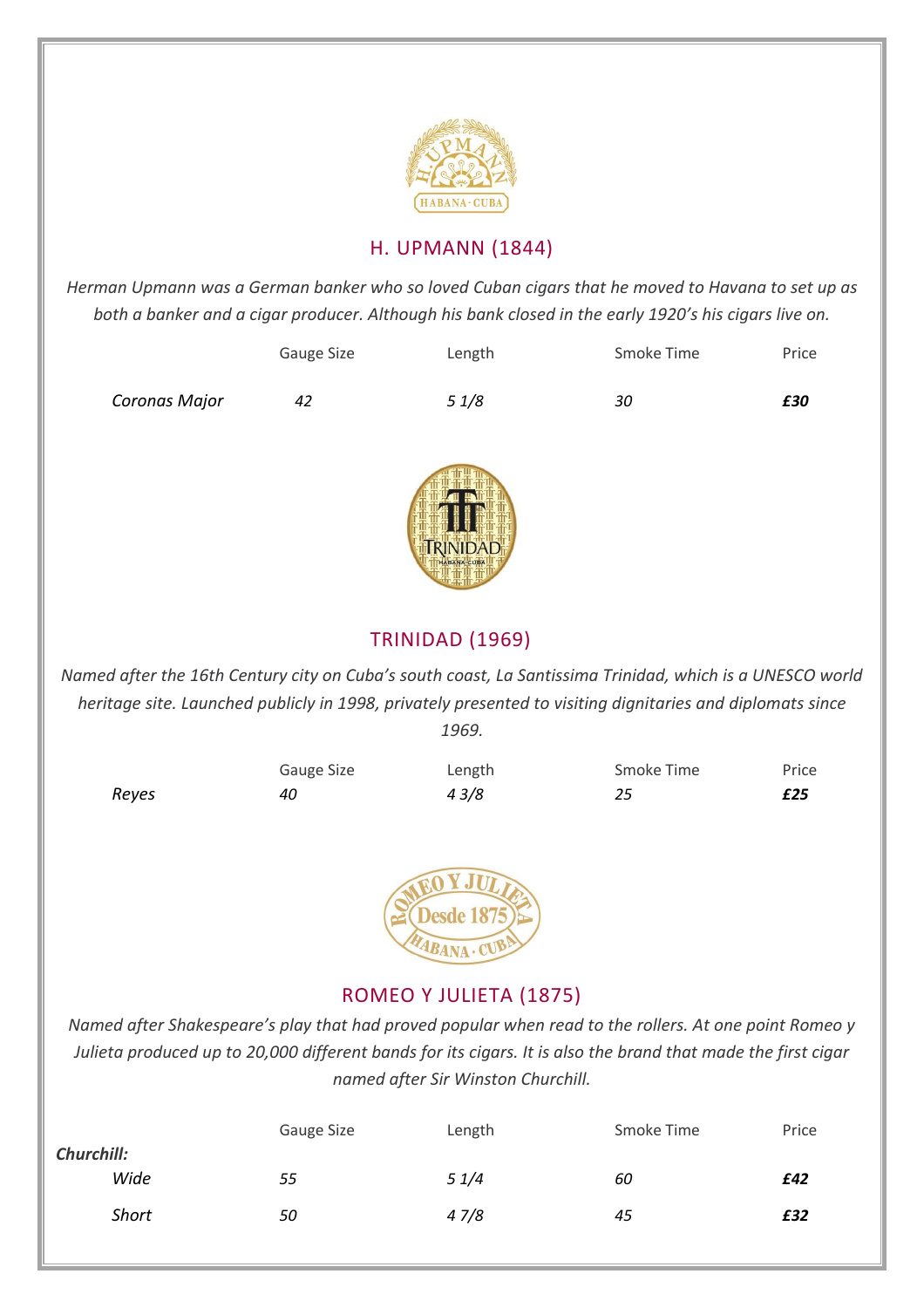

#### MONTECRISTO (1935)

*The bestselling hand-made cigar brand in the world. Named after the Alexander Dumas' novel "the count of Montecristo", which was a firm favourite when read to the cigar rollers at the factory where it was founded. The brand was launched almost exactly 100 years after the book was first published.*

| <b>Open Series:</b> | Gauge Size | Length | Smoke Time | Price |
|---------------------|------------|--------|------------|-------|
| NO.2                | 52         | 61/8   | 60         | £40   |
| Petit Edmundo       | 52         | 43/8   | 30         | £30   |



#### PARTAGAS (1845)

*Don Jaime Partagas is the man widely credited with starting the tradition in 1865 of having rollers read to while the worked. Sadly, Don Jaime was fatally wounded on one of his tobacco fields several years later. Today the Partagas Serie D No.4 is the bestselling Havana cigar in the world.*

|            | Gauge Size | Length                                                                                                    | Smoke Time | Price |
|------------|------------|-----------------------------------------------------------------------------------------------------------|------------|-------|
| Serie D #4 | 50         | 47/8                                                                                                      | 45         | £35   |
|            |            | <b>HABANA</b>                                                                                             |            |       |
|            |            | <b>HOYO DE MONTERREY (1902)</b>                                                                           |            |       |
|            |            | Hoyo de Monterrey was the first brand to introduce a Petit Robusto in 2005, the 50 ring gauge size with a |            |       |

*shorter length to suit those who like thicker formats, but do not always have the time to enjoy them.*

|                    | Gauge Size | Length | Smoke Time | Price |
|--------------------|------------|--------|------------|-------|
| Epicure NO.2 Tubos |            | 4 7/8  | 45         | £35   |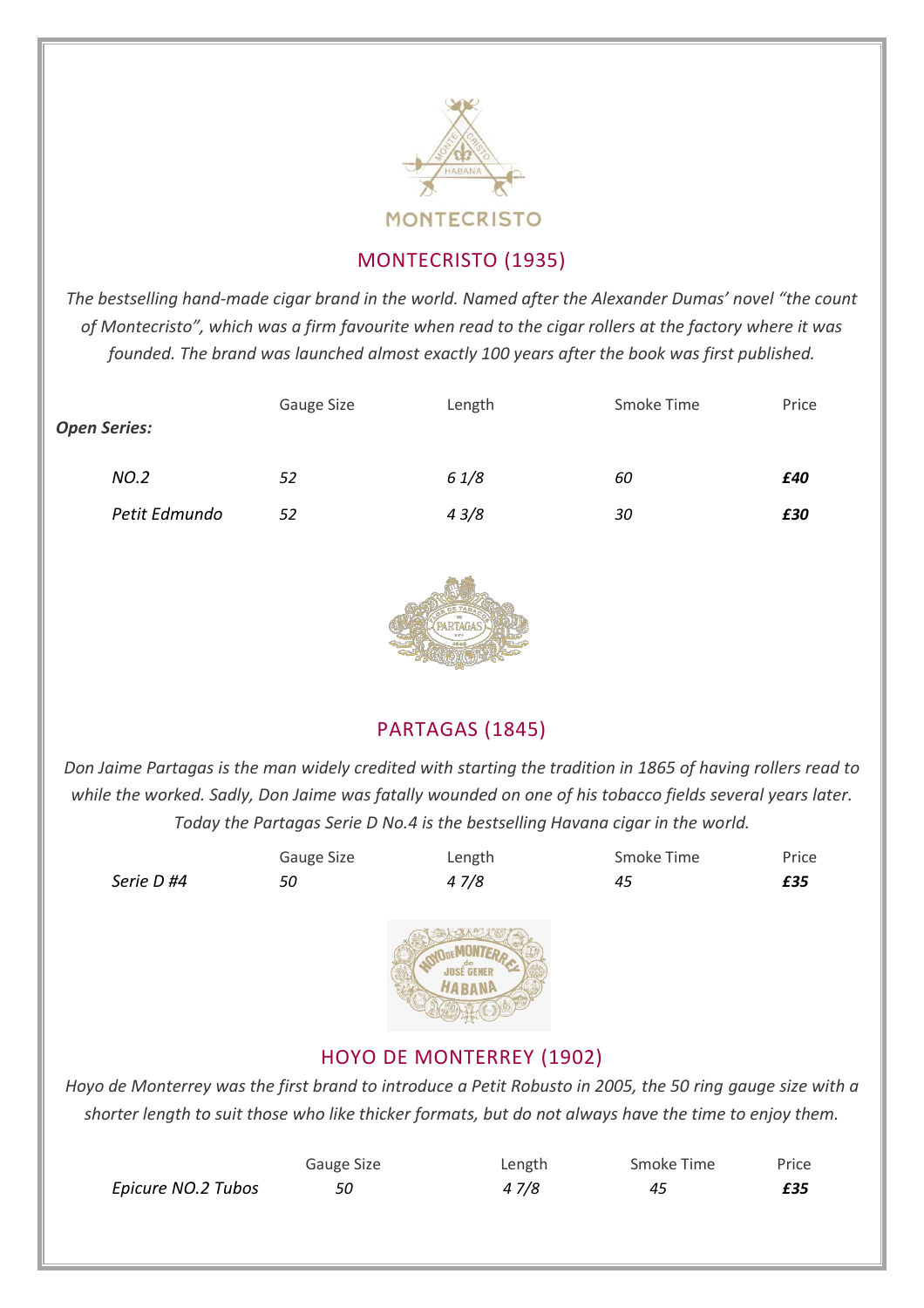

*Havana's flag ship brand was created for the late President Fidel Castro. Production began in 1966, but the cigars were not released to the public sixteen years later. Cohiba is an ancient Taino Indian word for the bunches of tobacco leaves that Columbus first saw being smoked by Cuba's original inhabitants. So, it was the first name of a cigar - in Cuba at any rate.*

|                      | Gauge Size | Length | Smoke Time | Price |
|----------------------|------------|--------|------------|-------|
| Siglo #1             | 40         | 4      | 20         | £26   |
| Mini Cigarillos (10) | 21         | 31/4   | 10         | £22   |



PSYKO SEVEN (2013)

*This cigar was created to help you disconnect from chaos and commotion... well, they succeeded. Made in the Dominican Republic, the Psyko Seven features an eye-pleasing Dominican wrapper that covers a Mexican Sumatra binder. Psyko Seven's specially blended filler, made of seven tobaccos from six different countries, has redefined the meaning of complexity with a balanced combination of mild to bold flavours designed to tantalize your senses.*

|                 | Gauge Size | Length | Smoke Time | Price |
|-----------------|------------|--------|------------|-------|
| Natural Robusto | 50         | 51/2   | 45         | £28   |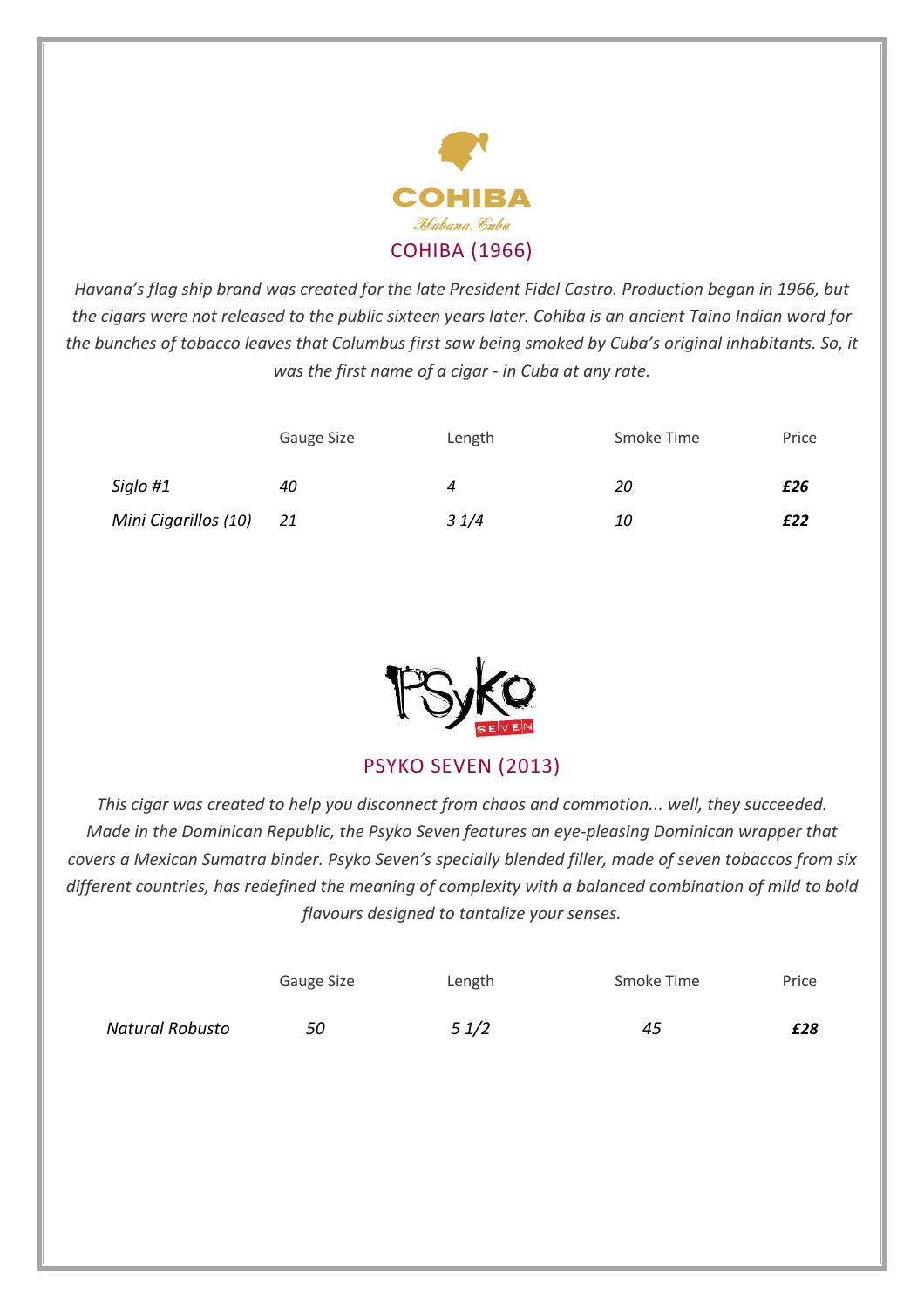

CAMACHO (1961)

*Camacho Cigars stand out from the crowd, and not just because of the brightly coloured bands! Made in Honduras their incredible flavour is produced by the infamous Corojo seed, a special strand of seed that has provides Camacho Cigars with their distinctive and irreplaceable taste. The legendary smoke is smooth yet distinct, offering a classic cigar that packs a punch.*

|                   | Gauge Size | Length | Smoke Time | Price |
|-------------------|------------|--------|------------|-------|
| Nicaragua Robusto | 52         |        | 45         | £30   |



#### PLASENCIA (1865)

*Plasencia Cigars are the leading producer of premium cigars and the largest producer of tobacco in Central America. The Alma Fuerte Series Generacion V blend is full bodied, and it's made with aged tobacco taken from Plasencia's vast library of vintage leaf. While the primary component is Criollo '98, Alma Fuerte is a blend of tobacco from four growing regions: Esteli-, Condega, Jalapa and Ometepe. All the tobaccos come together quite cohesively in the Generacion V, a box-pressed Salomon-style cigar full of tapers and curves, boasting flavours of chocolate, earth, and cedar in natural tobacco finesse.*

|              | Gauge Size | Length | Smoke Time | Price |
|--------------|------------|--------|------------|-------|
| Generacion V | 58         |        | 2hr        | £38   |